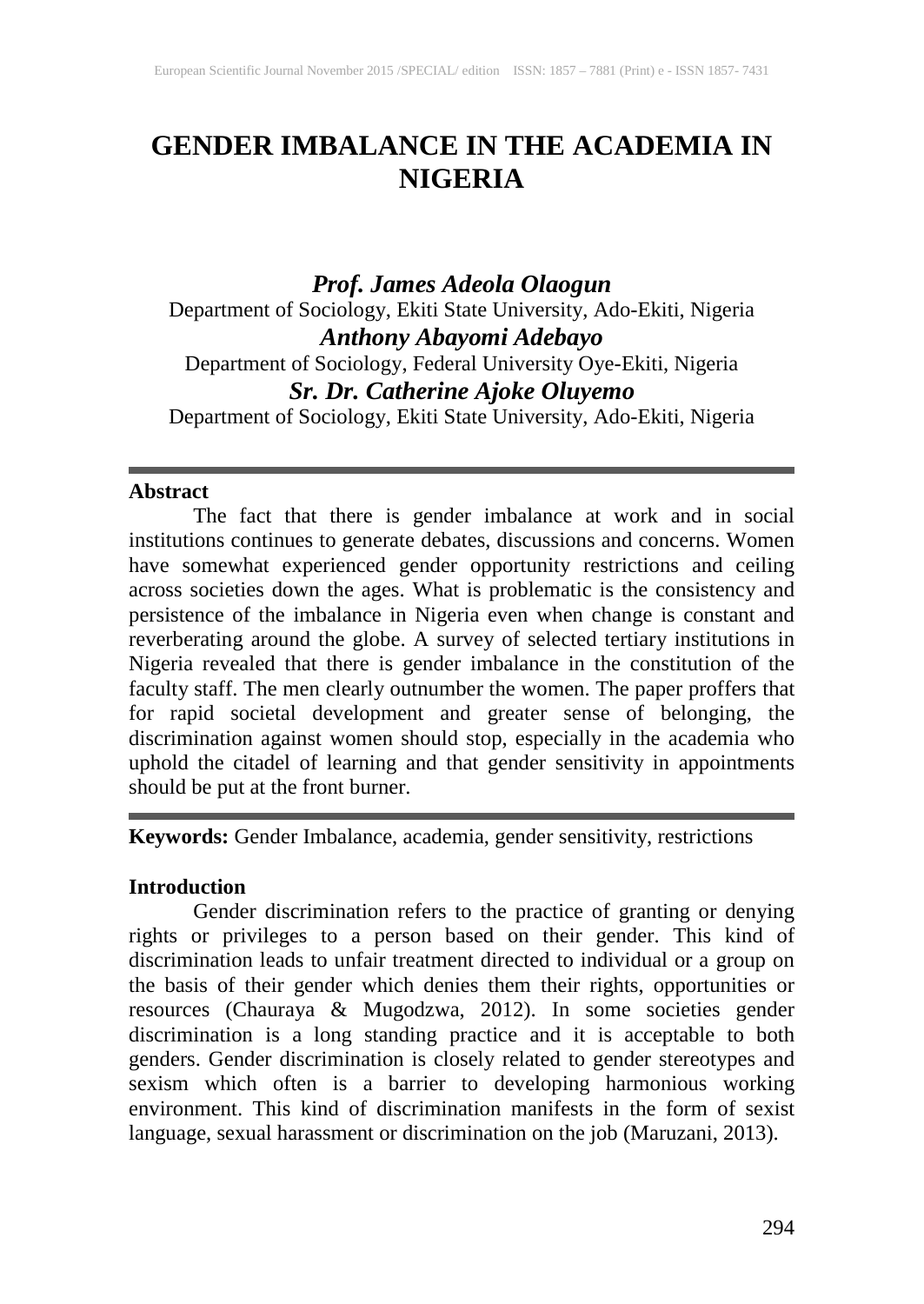Gender issue has been a focal point of discussion in many regional, national and international fora. Issues bordering on inequality and inequity are often addressed as well as all forms of discrimination against women. The 1999 Nigeria constitution makes provision for equality of women, guarantee the rights and protects the interest of women considering the religious, traditional and cultural norms that govern the society. The role of women in nation building can never be underestimated. In fact, this is why the issue of role of women in nation building and international development has continued to attract global attention especially relative to the nexus of gender equality and sustainable development (Akanle and Olutayo, 2012, Akanle, 2011, Adebayo and Akanle, 2014).

Gender discrimination is in every society but problematization is common in Africa with its patriarchal system having absolute dangerous implications manifesting in institutions of higher learning. While a number of efforts have been underway to rectify gender imbalance, much still remains to be done across all educational sectors. There seem to be a natural gender role distinction all over the world, which has created gap opportunities between men and women (Nwajiuba, 2011). Over the past decades, the widespread 'unequal' power relations between men and women has continued to generate discussions and has turned out to be a crucial scholarly debate in developmental and academic discourses. One of the major foci of the 1975 UN Nigeria Assembly Conference was a critical examination of the problems and challenges that impede active participation of women in education, socio-political and economic development. Intellectuals and policy makers brainstormed on the problems militating against active participation of women in the global development agenda. Recently, the Millennium declaration overtly recognises the equal rights and opportunities for men and women (Adebayo and Akanle, 2014).

This trend has recently become of great concern to many who are agitating that women should be given the opportunity to contribute meaningfully to development and be part of policy-making bodies. Thus, women have become the focus of international programmes and conferences aimed at integrating them into the development process on an equal basis with men. Within the past three decades, the United Nations organized World Conferences on Women in Mexico City (in 1975), Copehagen (in 1980), Nairobi (in 1985) and Beijing, China (in 1995). The deliberations at these conferences include how to provide gender equity in areas of development, among other issues as evidences abound that several negative gender relations such as gender-based divisions of labour, disparities between males and females access to power and resources, gender biases in rights and entitlements, remain pervasive in Nigeria (National Gender Policy, 2006).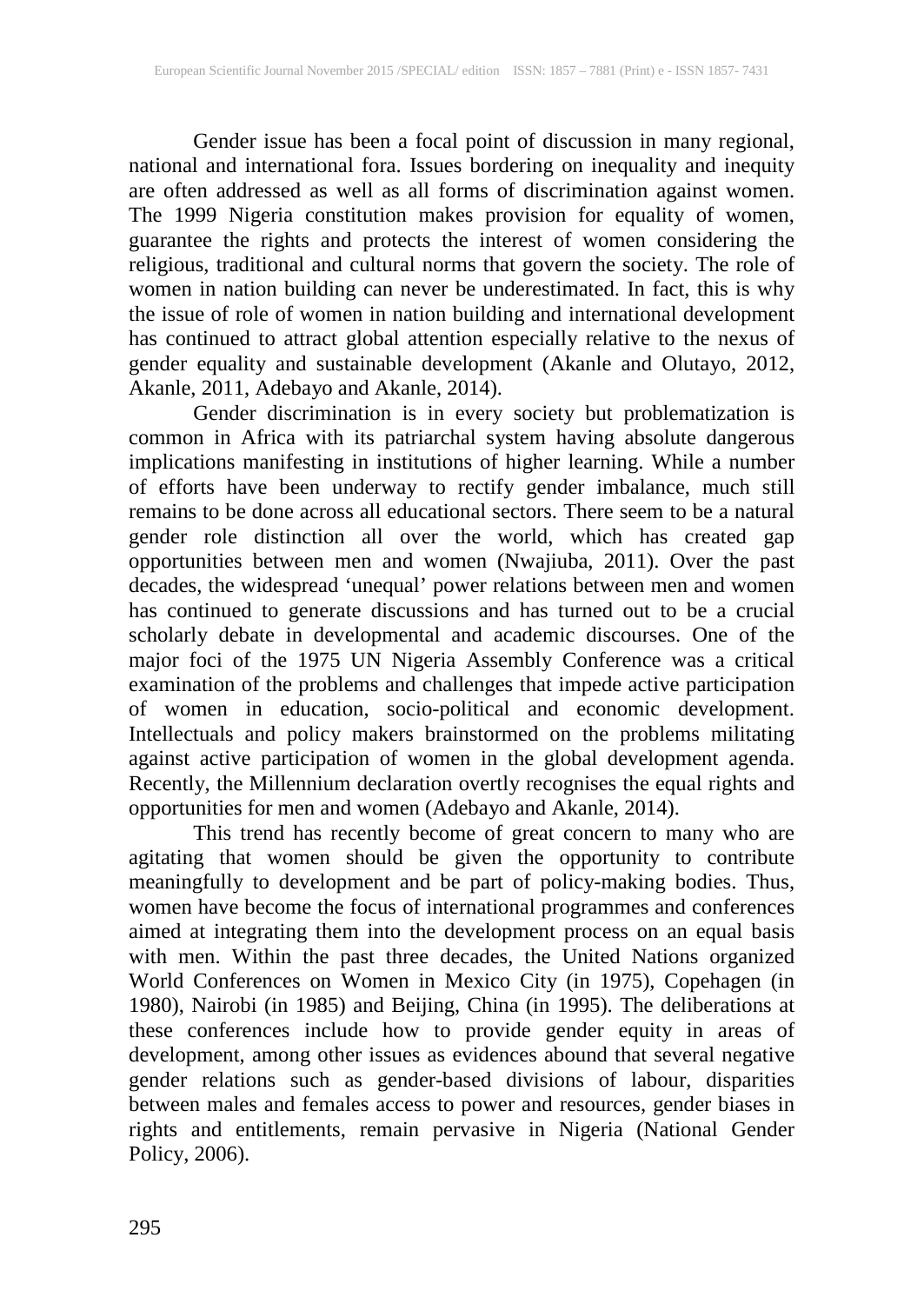Furthermore, some of the conventions that Nigeria signed and ratified include ,The United Nations International Declaration of Human Rights (1948), The Convention on Economic , Social and Cultural Rights (1966) , The Convention On the Elimination of All Forms Of Discrimination Against Women (CEDAW, 1979), Beijing Declaration and Platform for United Nations. (1995), SADC Declaration on Gender and Development and its Addendum on the Prevention and Eradication of Violence Against United Nations (1997), the Millennium Development Goals (2000) and the African Union Protocol on the Rights of Women in Africa (2004) (Gberevbie et. al. 2014). All these were designed to help eradicate gender inequality in the society.

## **Gender Discrimination in Employment**

In the past, there were concerted and determined efforts to deprive the women of employment opportunities (Adebayo & Akanle, 2014). From 1841 until the outbreak of the First World War in 1914, a combination of pressure from male workers and philanthropic reformers restricted female employment in industry. Women were seen by the male factory workers as threat to their employment. As early as 1841, committee of male factory workers called for the gradual withdrawal of all female labour in the factory. According to Hacker (1972), with the employment of women as wage earners, men were quick to perceive them as a rival group and make use of economic, legal and ideological weapons to eliminate or reduce their competition. They excluded women from the trade unions, made contracts with employers to prevent them from hiring women, passed laws restricting the employment of married women, caricatured the working woman, and carried on ceaseless propaganda to return women to the home and keep them there. This justifies the Victorian ideology that a woman's place is in the home. Thus, a combination of factors, which included ideology, the banning of child labour, and restrictions on the employment of women, locked the majority of married women into the mother-housewife role.

However, Oakley (1981), states that from 1914 to 1950, there was a tendency towards the growing employment of women coupled with the retention of housewifery as the primary role expected of all women. During these years, women received many legal and political rights, for example, the vote in 1928, but these had little effect on the central fact of their lives: the mother-housewife role. In the twentieth century British society, the role of housewife-mother became institutionalized as 'the primary role for all women'.

Women have to countenance wide-ranging predicaments related with gender biased discriminatory factors in organizations (Neathey, 2003; Sattar, Imtiaz, & Qasim, 2013). Women are frequently attributed to have less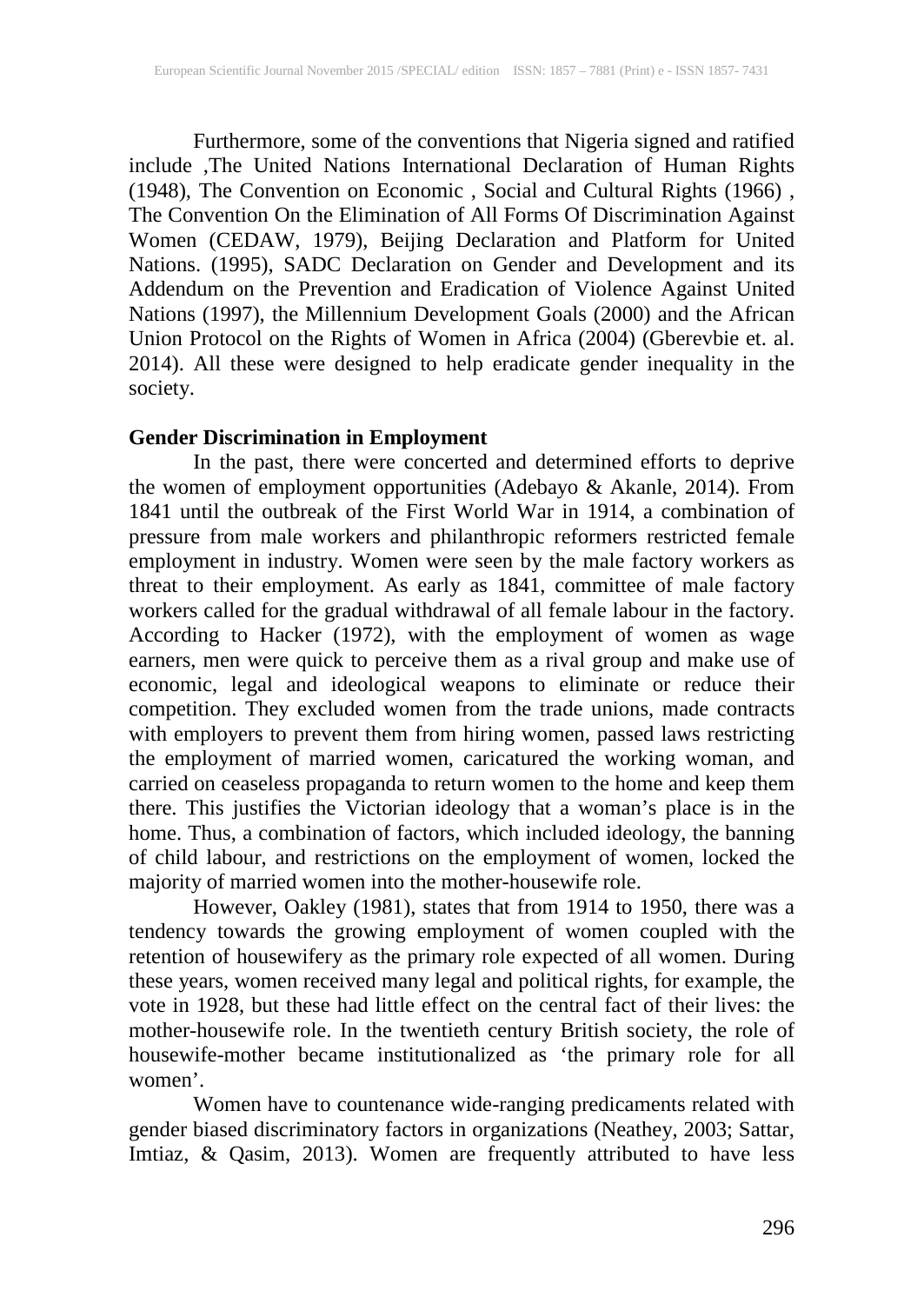aptitude as compared to men for various management and administrative positions. As a result of this women habitually acquire less job promotions and carrier advancement opportunities as compared to men due to various stereotypes narrated with job promotion of the female employees (Morrison, et al. 1990; Reskin and Ross, 1990). In the labour market, all the occupations must be obliged on the basis of skills of the organizational employees. Unfortunately, there was a superlative segregation among occupational opportunities on the basis of gender role where female employees acquire less occupational advantages as compared to their male colleagues (Mathipa and Tsoka, 2001). Women are frequently considered to be appropriate for household tasks such as child caring, nurturing and household management (Miller, et al. 1992).

It is not possible to ignore women employment even though the employment pattern in Africa still favours men more than women (Mensah, Biney and Ashang, 2009). Sutherland (2008) submitted that women face serious challenges in gaining access to their daily resources and bargaining power. These adversely affect the women, hence they are considered in the world as the most vulnerable to socio-economic depression. All these have culminated into huge gender gaps in literacy, education, health and access to power, despite all these women are still important and they constitute a visible force in terms of development and socio-economic changes of any society (Adegun, 2012).

## **Gender Discrimination in the Academia in Nigeria**

Organizations are established basically to achieve the goals of profit maximization or provision of quality services to enhance the living standard of the people in any society. To achieve these goals, competent employees are required. In addition, availability of quality management in terms of skills, education and experience that abhors gender discrimination of any kind determines organizational effectiveness (Gberevbie, 2014).

Academic profession, like any other profession at the beginning of time was a single sex profession (Singh, 2002) cited by Egunjobi, (2009). But the World War II had actually opened the gateway to women emancipation in Europe and the USA before any University was introduced to Africa. Under the colonial imperialism, whatever operated in UK became law in Nigeria. Today in the Commonwealth nations, the situation of women in academics has improved. The percentage of women employed as full time academic staff ranges from the highest of 50% in Jamaica to the least of 9.5% in Ghana, with a Commonwealth average of 24%. The smallest percentages were found in Ghana 9.5%, Nigeria 13.6%, Tanzania 11.0%, Zambia 10.9% and Zimbabwe 9.8% all in Africa, for example, University of Ilorin, also showed female/male ratio of 11.6% to 88.4% (Egunjobi, 2009).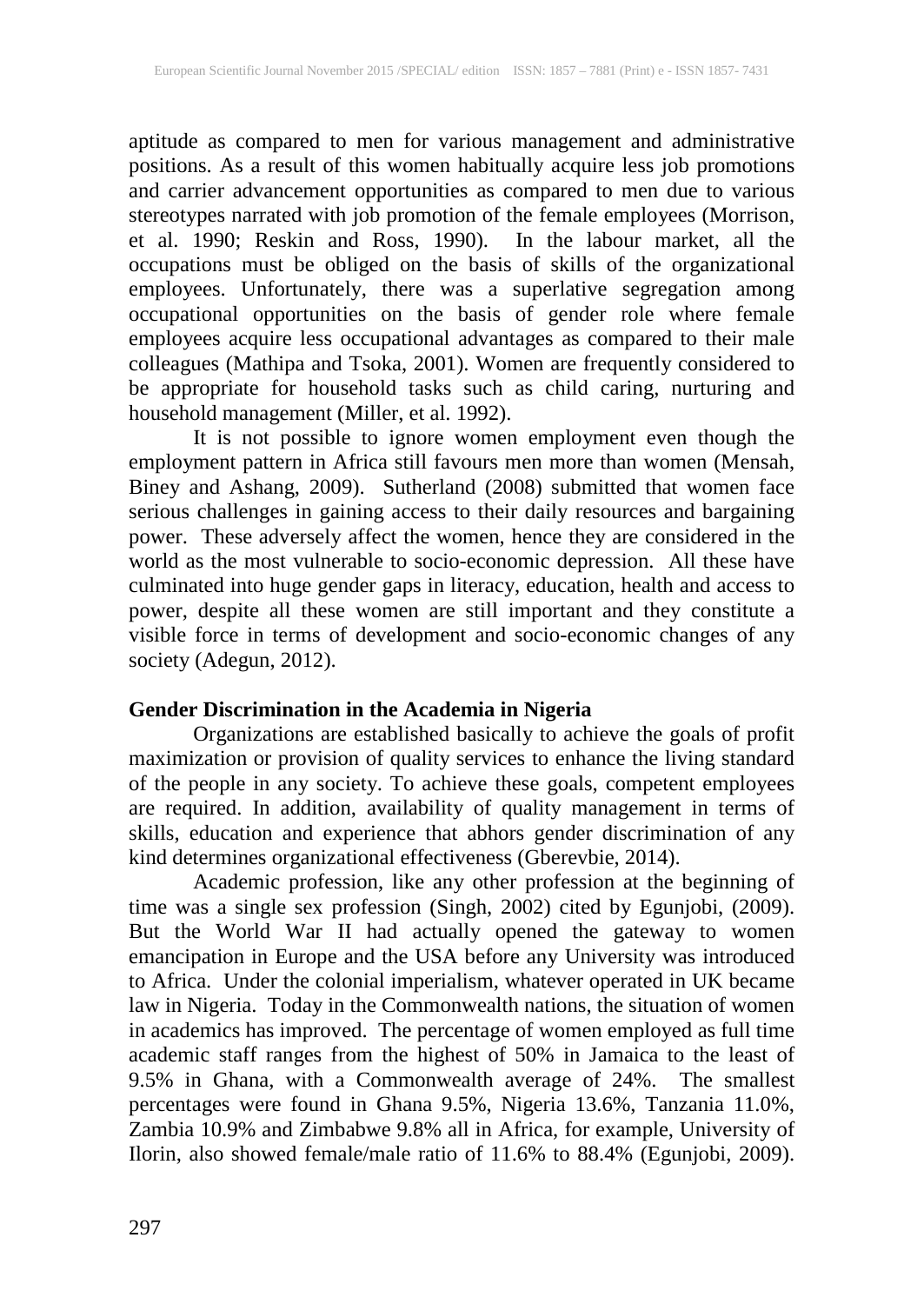Like in many professions, discrimination against women in academics in the past existed throughout the world.

According to Egunjobi (2009), women academics in Nigeria were denied maternity leave under the University Law and in some cases they were not allowed to get married or have children. Some women were even refused employment despite the fact that they were qualified because it was felt that the women would be a distractive influence in the laboratory working in an all male career (Adegun, 2012).

Like any other sector, the ability of the Nigerian universities to achieve their goals and objectives is a function of its ability to attract competent workforce irrespective of whether they are males or females (Gberevbie, 2006). Workers in an organization, irrespective of their gender, are classified into management/senior employees and others. The management/senior employees are responsible for the overall administration of the organization for enhanced performance. These categories of employees provide the direction through effective leadership to achieve the overall goals of the organization; and this is where discrimination against women is mostly pronounced in Nigerian universities (Gberevbie, et. al. 2014). Nigeria, like other countries in Africa, has almost equal number of males and females that make up the total population. For instance, the last Nigeria's national population census that took place in 2006 showed that females were 68.3 million, which is about 48.78 percent and males constituted 71.7 million, which is 51.22 percent of the total population of about 140 million. In such a situation, it is out of place, therefore, to discriminate against women in the area of leadership in organizations, particularly in the Nigerian universities, if enhanced performance is to be achieved (Olomola, 2008; NPC, 2009; Gberevbie, et. al. 2014).

| <b>INSTITUTION</b> | <b>MALE</b>    | <b>FEMALE</b> | <b>TOTAL</b> |
|--------------------|----------------|---------------|--------------|
| <b>UNN</b>         | (73%)<br>1.017 | (27%)<br>367  | 1,387        |
| <b>FUTO</b>        | 452<br>(83%)   | (17%)<br>93   | 545          |
| <b>ESUT</b>        | 210<br>(66%)   | (34%)<br>110  | 320          |
| <b>IMSU</b>        | (87%)<br>314   | (13%)         | 361          |
| <b>IBADAN</b>      | 1,091<br>(82%) | (18%)<br>243  | 1,334        |
| <b>CALABAR</b>     | (82%)<br>460   | (18%)<br>102  | 562          |
| PORT HARCOURT      | (88%)<br>416   | $(12\%)$      | 473          |

Table 1: Academic Staff Profile in Selected Universities Showing Disparity in Gender  $(2007/2008)$ 

Source: Nwajiuba, 2011; Adebayo & Akanle, 2014.

Table 1 reveals that in the selected Universities under consideration, the proportion of female lecturers to male lecturers is abysmally low. The female gender continues to occupy the back bench in the academia.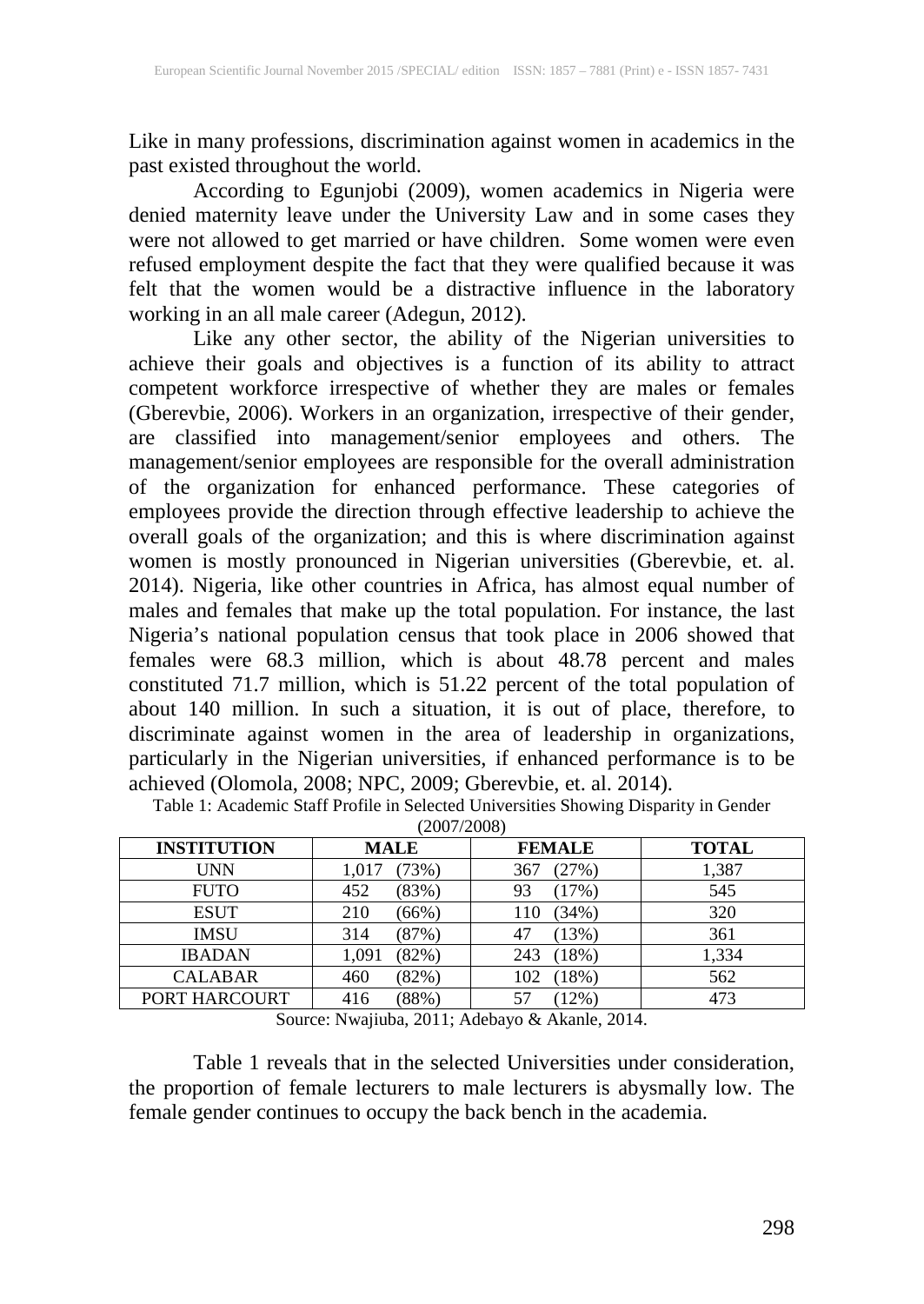| <b>FACULTIES</b>          | <b>MALE</b>      | <b>FEMALE</b>  | <b>TOTAL</b> |
|---------------------------|------------------|----------------|--------------|
| Arts                      | $(87.0\%)$<br>47 | $(13.0\%)$     | 54           |
| Agriculture               | $(73.9\%)$<br>34 | 12 (26.1%)     | 46           |
| Education                 | $(65.3\%)$<br>47 | 25 (34.7%)     | 72           |
| Engineering               | $(93.3\%)$<br>42 | $(6.7\%)$      | 45           |
| Law                       | $(76.2\%)$<br>16 | $(23.8\%)$     | 21           |
| <b>Management Science</b> | $(71.3\%)$<br>21 | $(8.7\%)$      | 23           |
| College of Medicine       | $(91.9\%)$<br>34 | $(8.1\%)$      | 37           |
| Social Science            | (92.7%)          | $(7.3\%)$<br>4 | 55           |
| Science                   | $(78.8\%)$<br>78 | (21.3)<br>21   | 99           |
| <b>TOTAL</b>              | 366 (81.7%)      | 82 (18.3%)     | 448          |

Table 2: Gender Composition of academic staff in Ekiti State University, Ado-Ekiti, Nigeria

Source: Statistics and Planning office EKSU Nov. 2011; Adegun, 2012.

Table 2 above shows that eighty two (82) out of a total population of 448 in the University are female while 366 are males.. This shows that 18.3% are females while 81.7% are males. It should be noted that only 3(8.1%) females are in the College of Medicine out of 37 Lecturers, even though the College has just taken off about two years ago unlike other faculties that have been in existence since establishment of the University in 1982. The faculty of Engineering has 6.7%, female Lecturers as against 93.3% males. In the Faculty of Management Science 8.7% are females and 81.3% males and Social Science has 7.3% Females and 92.7 Males. This has the least percentage in terms of female employment. Faculty of Education has 34.7% female and 65.3% male and Faculty of Agriculture has 26.1% females and 73.9% males. Others like faculties of Arts has 13.0% females, Faculty Law with 23.8% female and Faculty of Science with 21.3% females.<br>Table 3: Gender Pattern of Academic Staff by Designation at the Federal Polytechnic, Ado-

| <b>DESIGNATION</b>    | <b>MALE</b>       | <b>FEMALE</b>    | <b>TOTAL</b> |
|-----------------------|-------------------|------------------|--------------|
| <b>Chief Lecturer</b> | $(90.3\%)$<br>47  | $(9.7\%)$<br>05  | 52           |
| Principal Lecturer    | $(86.3\%)$<br>38  | (13.7%)<br>06    | 44           |
| Senior Lecturer       | $(92.3\%)$<br>48  | $(7.7\%)$<br>04  | 52           |
| Lecturer I            | $(85.4\%)$<br>53  | $(14.6\%)$<br>09 | 62           |
| Lecturer II           | $(83.6\%)$<br>51  | $(16.4\%)$<br>10 | 61           |
| Lecturer III          | $(86.0\%)$<br>43  | $(14.0\%)$       | 50           |
| <b>TOTAL</b>          | $(87.2\%)$<br>280 | $(12.8\%)$       | 321          |

Source: Adegun, 2012; Adebayo & Akanle, 2014

Table 2 shows that in total across all cadres, 87.2% of the Lecturers are male, while 12.8% are female in the Polytechnic.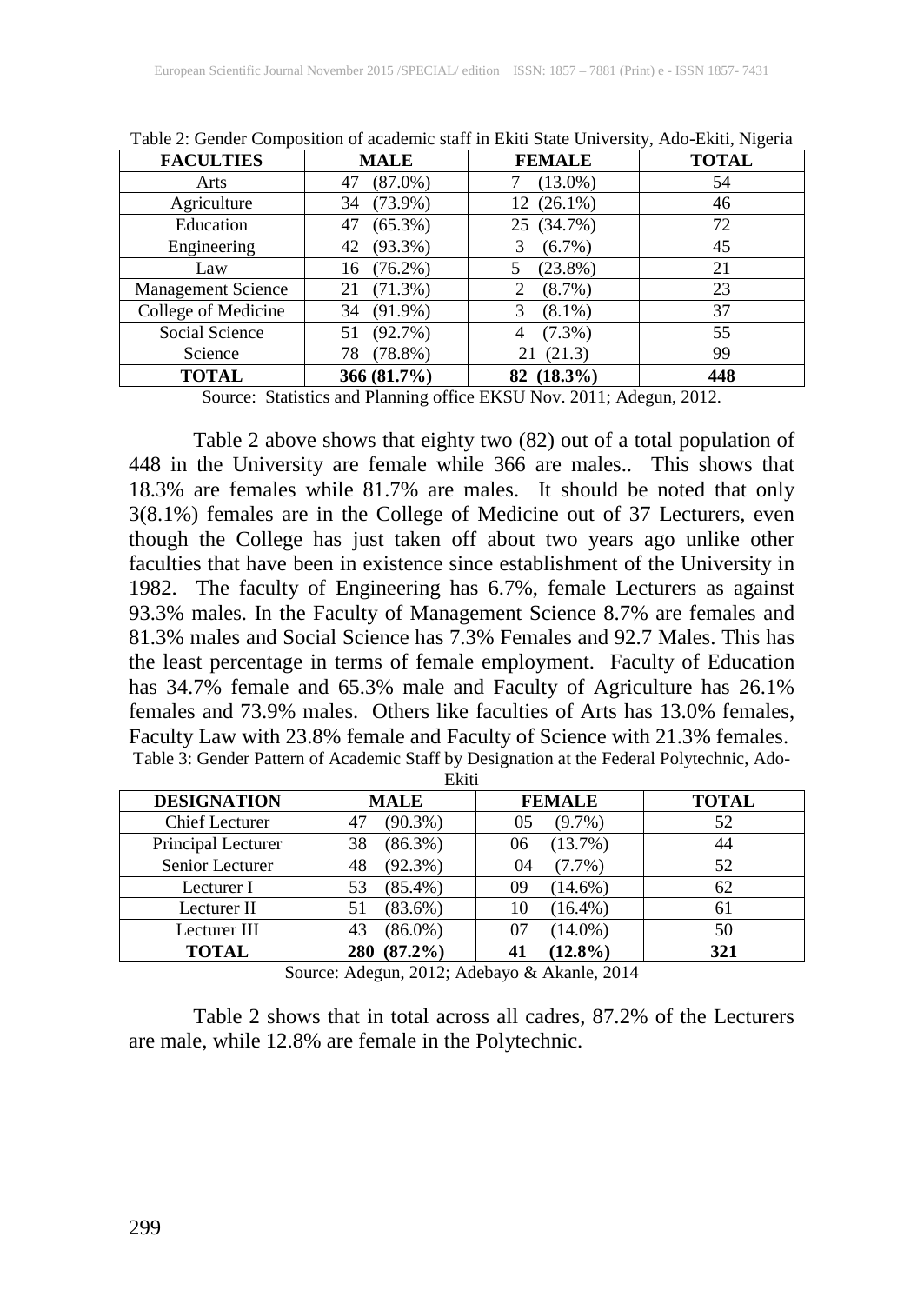| <b>DESIGNATION</b>        | <b>MALE</b>      | <b>FEMALE</b>    | <b>TOTAL</b> |
|---------------------------|------------------|------------------|--------------|
| <b>Chief Lecturer</b>     | $(73.1\%)$<br>31 | $(26.9\%)$<br>07 | 38           |
| Principal Lecturer        | $(80.9\%)$<br>17 | $(19.1\%)$<br>04 | 21           |
| Senior Lecturer           | 36 (75.0%)       | $(25.0\%)$<br>12 | 48           |
| Lecturer I                | $(53.6\%)$<br>15 | $(46.4\%)$<br>14 | 29           |
| Lecturer II               | $(73.9\%)$<br>34 | $(26.1\%)$<br>12 | 46           |
| <b>Assistant Lecturer</b> | $(71.4\%)$<br>45 | $(28.6\%)$<br>18 | 63           |
| Graduate Assistant        | $(100\%)$        | 00               | 03           |
| <b>TOTAL</b>              | 181 (64.9%)      | $(35.1\%)$<br>67 | 248          |

Table 3: Gender Pattern of Academic Staff by Designation in the College of Education, Ikere-Ekiti

Source: Adegun, 2012; Adebayo & Akanle, 2014

Table 3 reveals that also across all cadres, 64.9% of the Lecturers are male while 35.1% are female.

#### **Discussion**

The above statistics attest to the gross imbalance in the number of women employed as academics compared to the men in the tertiary institutions in Nigeria. Gender inequality saturates all aspects of Nigerian life. They manifest in the family institutions, educational sector, labour market, politics and social service institutions. Indeed, discrimination against women in Nigeria is manifested within and outside the home.

Gender discrimination is a phenomenon that has negative implications on development of organizations and people. In this study, gender discrimination could be seen as obstacles against the employment or appointment into leadership positions or authority of an individual based on sex. It is a deprivation of rights of the individual that could have contributed positively to the development of the organization and the society at large. These rights include political, marriage/family and employment (Olomola, 2008). The fact remains that prosperity of nations is a function of the effective utilization of their factors of production such as land, capital, technology and labour. Although some studies show that Nigerian women have appreciably participated in the formal sector, their impact is still low relative to their male counterparts (Adebowale, 2009).

In recognition of the ills of gender discrimination against women, the 1999 Constitution of the Federal Republic of Nigeria provides for nondiscrimination and of equality between the sexes as basis for societal development (Gbadamosi, 2014). To further overcome the challenge of gender discrimination against women in the formal sector of employment, the Federal Government of Nigeria put in place strategies in its policy on women employment to include: sponsored training in the public and private sector institutions on gender sensitization programmes on the role of women in the development process in order to raise awareness of women in the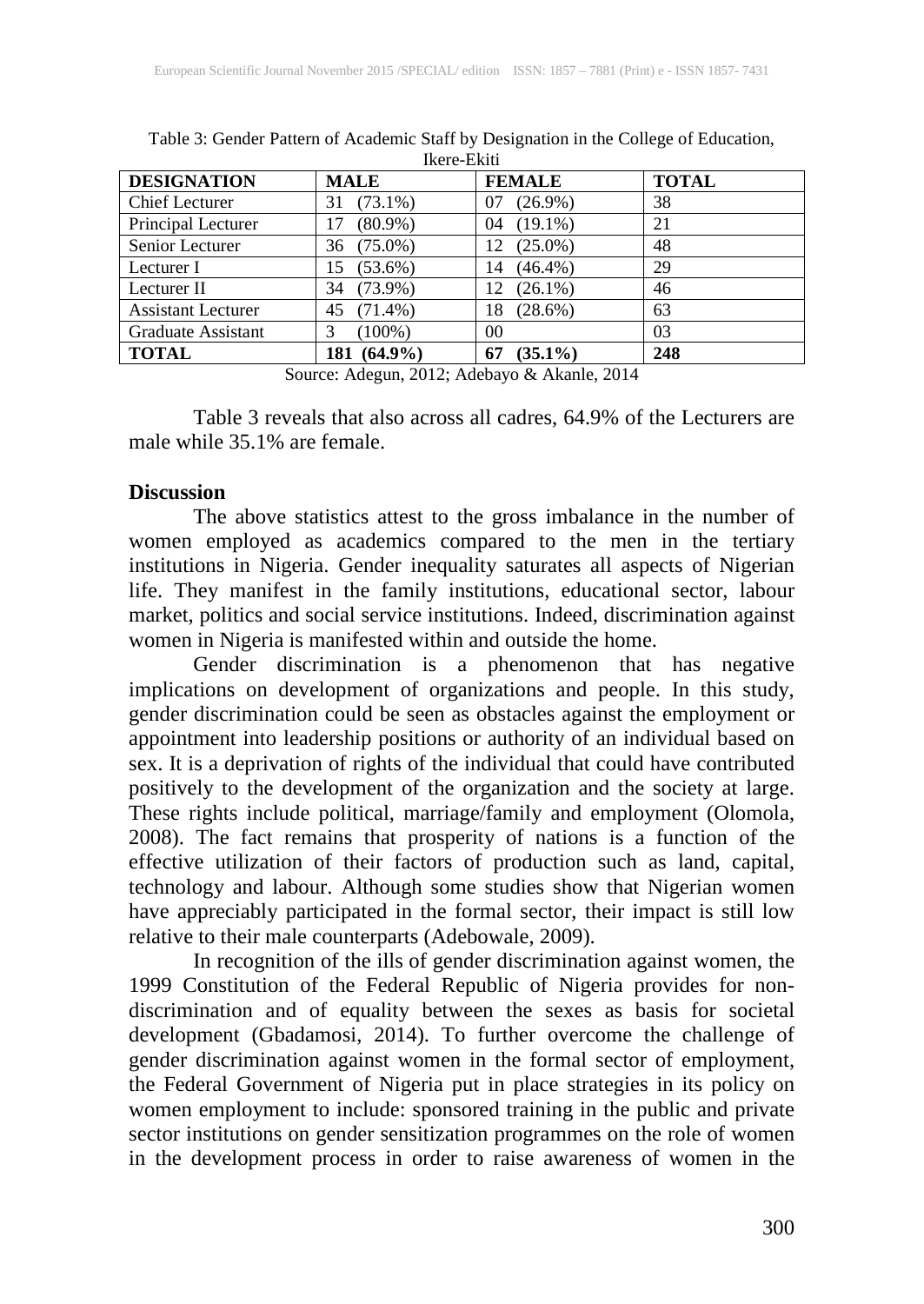society; sensitization of the public through mass mobilization campaigns about the need for women to be in formal sector employment in order to break traditional attitudes and stereotypes about women's work; encouragement of women's active participation in labour relations; and the review of labour laws to include more and better protective measures for women workers (Adebowale, 2009).

However, the study shows that despite the effort of the Federal Government to put a stop to the menace of gender discrimination against women both in the public and private sectors of the economy, the ugly practice still persists. Sex discrimination and subordination against women by their male counterparts highly limits women's access to the acquisition of the forces of production as well as opportunities to high status and job positions, educational qualifications notwithstanding. Instead, they are largely employed in lower status jobs even in the Nigerian universities than their male counterparts in spite of their large population size and enhanced educational qualifications. Commenting on the origin and reality of gender discrimination against women in management, politics and social affairs, it was argued that although the 1999 Constitution of the Federal Republic of Nigeria provides for non-discrimination and equality between the sexes, in reality the gap between the law and the practice is quite wide and seemingly parallel (Olomola, 2008).

Thus, women not only have heavier work burden and lower earnings than men, but were also constrained on upward mobility because of cultural, legal and labour market barriers. This situation has also translated into fewer women been in high status occupation and top management position, not only in tertiary institutions, but in all endeavours of work life (Nwagwu, 2009).

The under-representation of women reflects not only continued inequalities between men and women but missed opportunities for women to contribute to solving the most pressing problems facing human kind. In this sense, gender differentials constitute an important and an enduring aspect of labour market around the world (ILO, 2003). Although, this situation is improving, but women's present job status has not yet guaranteed the desired representation in the work-organisation where participation is characterised by their representation in the lower echelon or occupational managerial career. For instance in Nigeria, women make up about half of the country's population, they remain under-represented in the formal labour force (Aina, 2012).

## **Factors Responsible for Discrimination in the Academia**

Several factors have been adduced as militating against the active participation of women in the formal labour sector in Nigeria. Prominent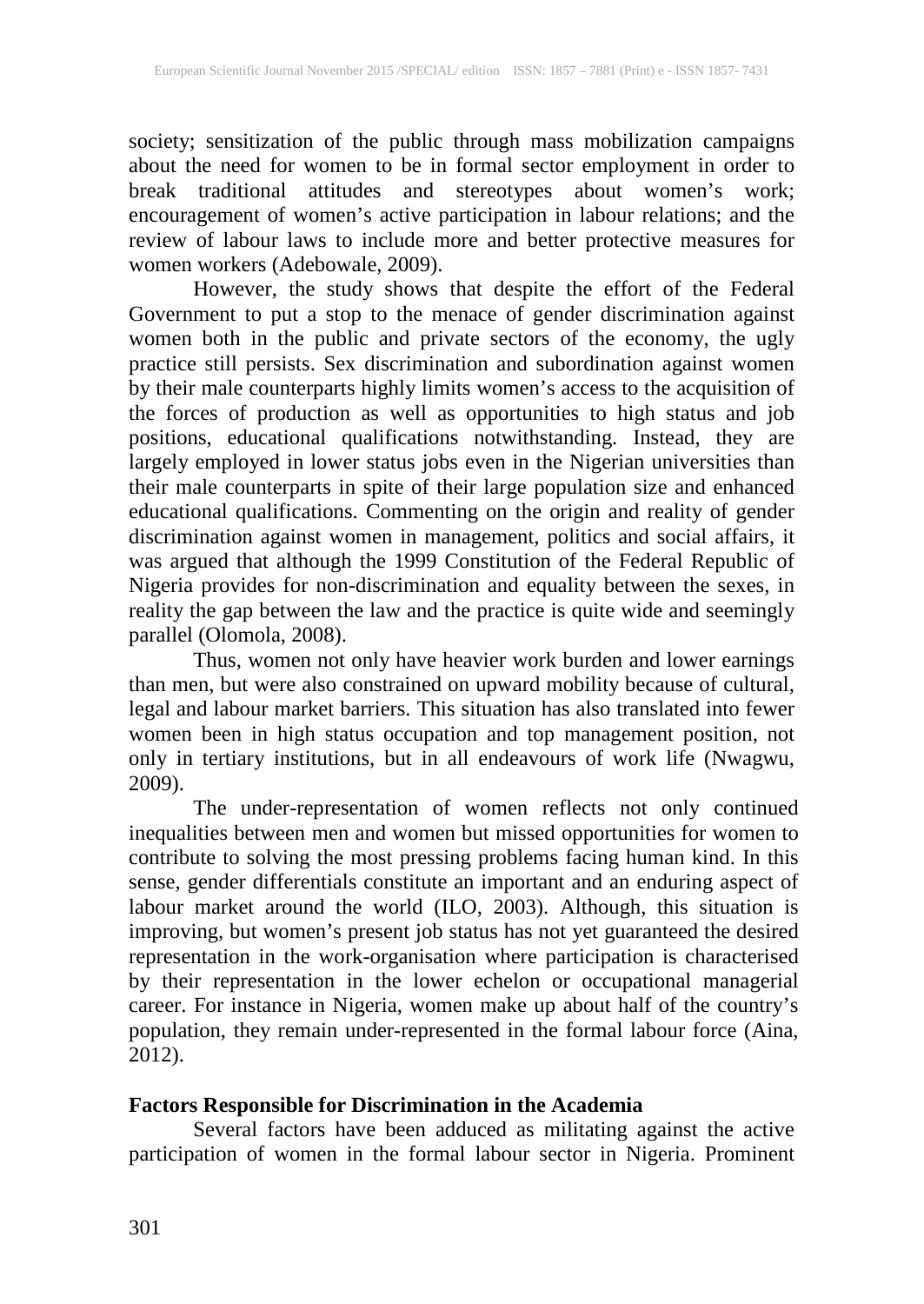among these militating factors against women are the *Cultural and Societal Factors.* Discrimination against women in Nigeria is rooted in traditional beliefs and practices that regard the man as superior to his female counterpart (Gberevbie, et. al. 2014). Socialization of children into specific roles by parents and relations in conformity with prescribed gender stereotypes is a contributory factor in the marginalization of the female gender in the formal labour sector (Adebowale, 2009).

Customary Practices across Nigeria generally hold that the man is the head of the house and has the absolute control in the decision making process of the home. That is, a patriarchal society reinforces a norm that views men as leaders and women as followers (Belknap & Porter, 2006) Nigeria is a highly patriarchal society, where men dominate all spheres of women's lives. Women are in the subordinate position and male children are preferred over the female (World Bank 2005). The practice of bride price has led to the idea of ownership of the woman, the exchange of bride price being evidence of a commercial transaction. The bride price is understood by many to symbolize the sale of the girl and ownership by her husband and family (Eze-Anaba, 2006). This has contributed in no small measure to the repression of the aspirations of women, as permission would have to be taken from her 'owner' before she embarks on pursuing any endeavour in life, academics inclusive. It is on record that many husbands have stopped their wives (properties) from working or seeking employment.

Political Factors are also strongly implicated. In Nigeria, there is no political will to implement International instruments that protect women rights. Since females are not adequately represented in Nigerian politics, gender-sensitive laws and policies are not a priority either at the state or national level (Oladeji, 2009). As a result, there has been no attempt in the direction of looking into the minimum percentage of lecturers reserved for women in the tertiary institutions in Nigeria.

The various religions in Nigeria subscribe to the idea that the man is head of the family and has greater control and decision making powers. Almost all religions in Nigeria actually preach in favour of women absolute domestic role. That is women should be absolutely at home to care for their children and husband without external engagements. The religious teachings most hold that the woman is the weaker vessel and plays the second fiddle in marriage partnership. As such, the woman is taught to be subservient to the man.

The pattern of education has also contributed in no small measure to the subjugation of women. According to Lauer and Lauer (2002), the traditional roles assigned to women inhibit their commitment to higher education, which in turn diminishes their prospects in formal labour participation. Females are withdrawn from school into marriages. While the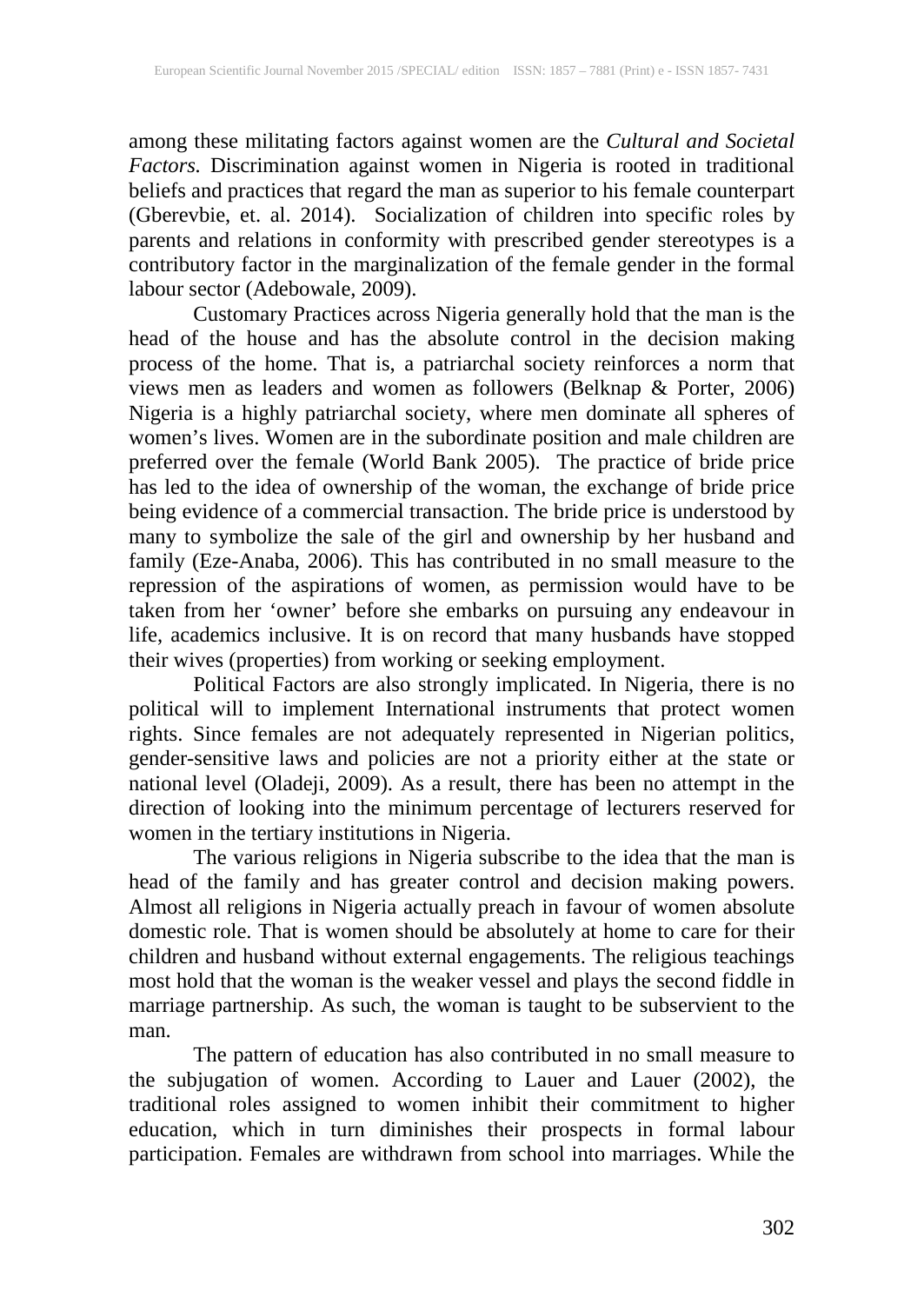male counterparts continue to pursue further education, the females are put under pressure to marry early because they are thought to require minimal education to become good wives.

The direction of life choices for the woman is directed by the man. This line of thinking has subjected women to varying degrees of difficulty in making career choices in life. Illiteracy among Parents is another major factor. Some parents in the rural areas and even in the urban to some extent, still have not realized the importance of education for girls. They still believe that it is a waste of resources since the girl will be married into another family (Nwajiuba, 2011). Consequently, if parents refuse to give girls equal educational opportunities like the boys, it will surely come to bear on the gender imbalance in employment.

## **Recommendation and Conclusion**

This paper has established the existence of gross gender imbalance in the employment of lecturers in the tertiary institutions in Nigeria. This is likely to continue to generate debates until it is adequately addressed. As seen in the data above, the wide margin in the proportion of men to women in the academia is an issue for serious concern. In the pursuance of nation building and development, which the tertiary institutions typify, women should be accorded a much better role than they are allowed to play at the moment. More women should be engaged into the academics. In order to realise this, the following recommendations should be considered:

Policies that will ensure equal gender representation should be formulated, adopted and enforced by government.

Parents should de-emphasize gender socialization that prevents female from acquiring scientific and technological skills.

Gender discriminations based on employers' perception of appropriate work roles for the sexes should be addressed by government.

The pressure of marriage that prevents females from going for further studies to qualify for academics should be addressed and discouraged by parents.

Parents should be encouraged to give equal opportunities to their children in educational pursuit irrespective of gender.

Socio-cultural stereotype that views women as 'properties' of the men should be jettisoned and a level playing field should be allowed for all irrespective of the gender.

Interventions in the form of making laws that would prescribe the minimum percentage of women in academic should be vigorously pursued.

Conclusively, this paper has traced the history of gender inequality in the academia. It has established the gross gender imbalance in the employment of lecturers in the tertiary institutions in Nigeria. As seen in the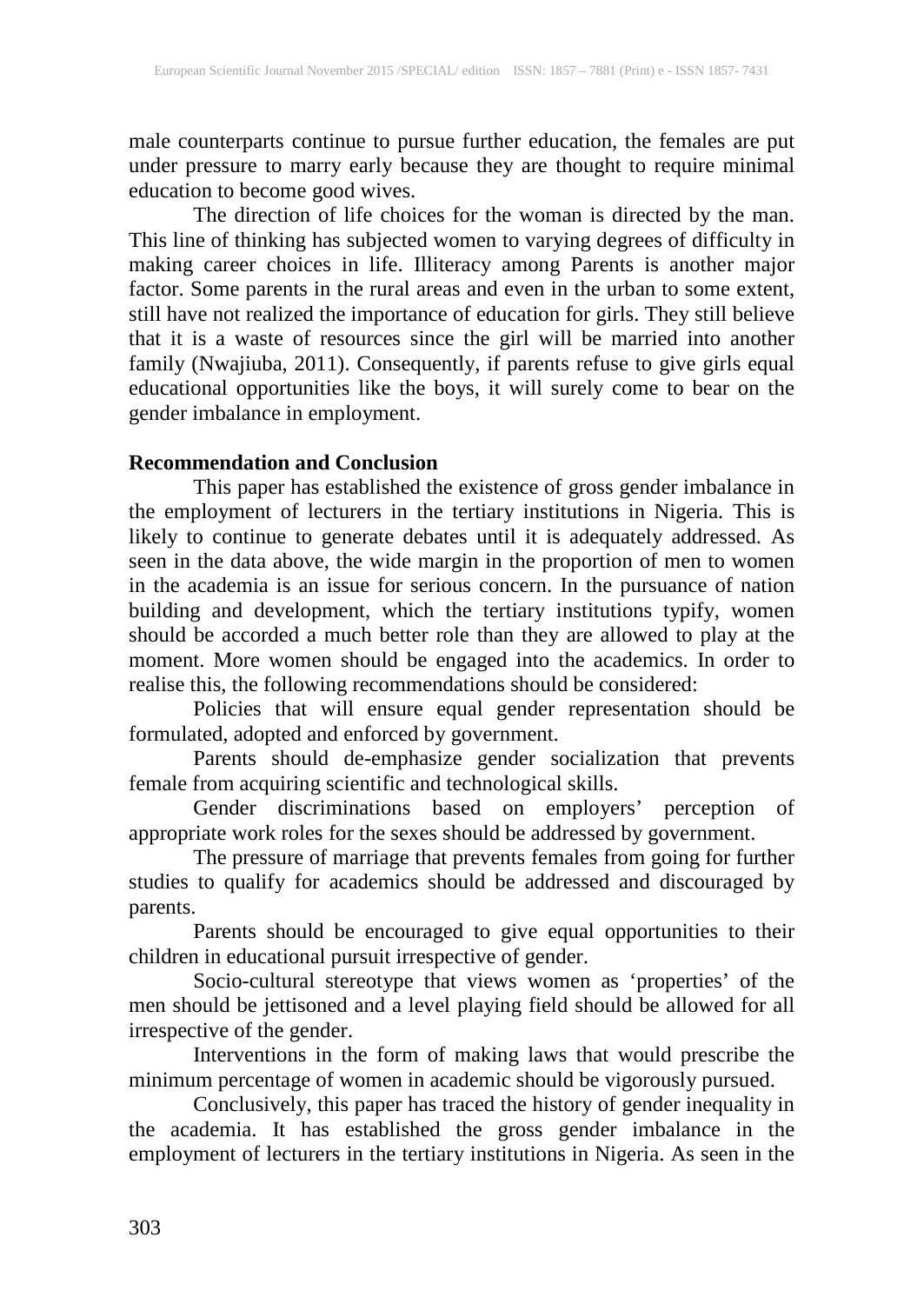data above, the wide margin in the proportion of men to women in the academia is an issue for serious concern. More women should be engaged into the academics. The paper believes that the gender imbalance in the academia in Nigeria is not palatable for national integration and development. The adoption and implementation of recommended policy measures will go a long way in improving gender relation in the academia in the Nigerian society thereby enhancing the task of national development in the 21st century and the achievement of the Millennium Development Goals and sustainable development.

## **References:**

Adebayo, A. and Akanle, O. (2014). Gender and The Academy in Nigeria. *African Journal for the Psychological Study of Social Issues.* 17 (1); pp. 147- 154.

Adebowale, A. (2009). Gender Differentials in Formal Labour Participation in Nigeria. In Nwagwu, et. al. (eds). *Women Issues in Nigeria.* Ibadan: Royal People Ltd.

Adegun, A. O. (2012). Gender Factor and Labour Participation among Academic Staff in Tertiary Institutions in Ekiti State, Nigeria. *European Journal of Educational Studies* 4(2): 249-258.

Akanle, O. 2011. The Sociology of Gender Equality and Development and Development in Democratizing Nigeria. *The Nigerian Journal of Sociology and Anthropology.* 9. Pp. 22-36.

Akanle, O. And Olutayo, A.O. (2012). Gender and Poverty Eradication in Nigeria: Women's Right the Missing Link. *East African Journal of Human Rights.* 18 (1), pp. 227-241.

Aina, O. Two Halves Make A Whole: Gender at the Crossroad of Nigerian Development Agenda. (Inaugural Lecture Series 250), Obafemi Awolowo University, Ile-Ife, Nigeria.

Belknap, J. And Porter, H. (2006). 'Intimate Partner Abuse' in Renzetti, C.; Goodstein, L. And Miller, S. L. (eds). *Rethinking Gender, Crime and Justice.* California: Roxbury Publishing Company.

Eze-Anaba, I. (2006). *Domestic Violence and Legal Reforms in Nigeria: Prospects and Challenges.* London: Berkeley Electronic Press.

Egunjobi, O. A. (2008) Women in Academics: The untold story of Gender Inequality and Discrimination against Women in the Ivory Tower. Lead Paper presented at the seminar organized by the National Association of women in Academics (NAWACS), University of Ado-Ekiti Chapter, Ado-Ekiti.

Gbadamosi, G.S. (2014). Gender Differentials in the Management of Tertiary Institutions in Ekiti State, Nigeria. An Unpublished Masters Thesis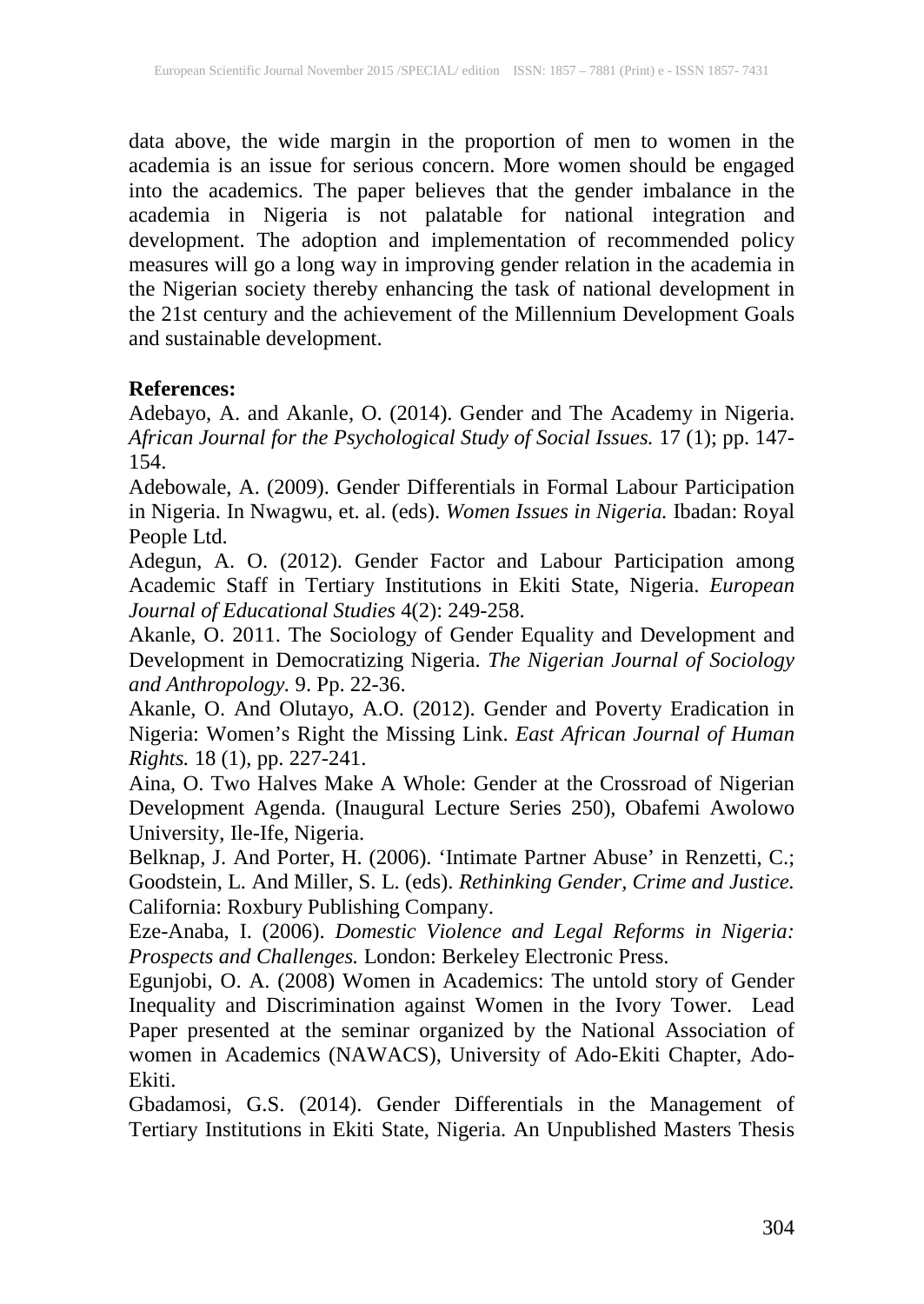Submitted to the department of Sociology and Anthropology, Ekiti State University.

Gberevbie, D.E.I. (2006) "Recruitment and Quality Academic Staff Selection: The Case Study of Covenant University. *Ife Psychologia*. 14 (2). pp. 117-141.

Gberevbie, D.E., Osibanjo, A.O., Adeniji, A.A. and Oludayo, O.A. (2014). An Empirical Study of Gender Discrimination and Employee Performance among Academic Staff of

Government Universities in Lagos State, Nigeria. *International Journal of Social, Human Science and Engineering,* 8 (1), pp. 101-109.

Hacker, H. (1972). 'Women As a Minority Group' in N. Glazer-Malbin and H.Y. Waehrer (eds) *Woman in a Man-Made World.* London: Hienemann.

International Labour Organisation, (2003). "Gender, Poverty, and Employment: Issues, Trends and Approaches, Capacity-Building Program on Gender, Poverty and Employment", Geneva.

Lauer, R.H. and Lauer, J.C. (2002). *Social Problems and the Quality of Life.*  New York: McGraw Hill.

Maruzani, N. (2013). Gender Discrimination in Retail Shops' Personnel: The Case of General Dealer Shops at Murambinda Growth Point, Buhera, Zimbabwe. *International Journal of Asian Social Science,* 3(3): pp. 669-681.

Mathipa, E. R. and E. M. Tsoka. 2001. "Possible Barriers to the Advance ment of Women to Leadership Positions in the Education Profession." *South Asian Journal of Education,* 12 (4), pp. 324-331.

Mensah, D.O., Biney, I.K., Ashong, G.A. (2009). Gender Issues that Impinge on Access and Equity of the Master's Programme in the Institute of Education, University of Ghana. International journal of Higher Education Research. 1(1).

Miller, D. V., Jablin, F.M., Casey, M.K., Horn, M.L. and Ethington, C. (1992). "The Maternity Leave as a Role Negotiation Process" *Journal of Managerial Issues,* 8 (3), pp. 293-299.

Morrison, A. M., V. Glinow and A. Mary. (1990). "Women and Minorities in Management." *American Psychologist,* 45 (2), pp. 200-208.

National Gender Policy: Federal Ministry of Women Affairs and Social Development (2007). Federal Republic of Nigeria. Abuja: Amana Printing Ltd.

Neathey, F. (2003). "Monitoring Progress towards Pay Equality." Equal Opportunities Commission, Manchester.

Nejati, M. (2009). "Sex Discrimination in Job Opportunities for Women" *Journal of Sex Roles,* 8, pp. 45-52.

NPC (National Population Commission) (2009) *Official Gazette of the Federal Republic of Nigeria.* No. 2. Vol. 96. February 2. Abuja –Nigeria.